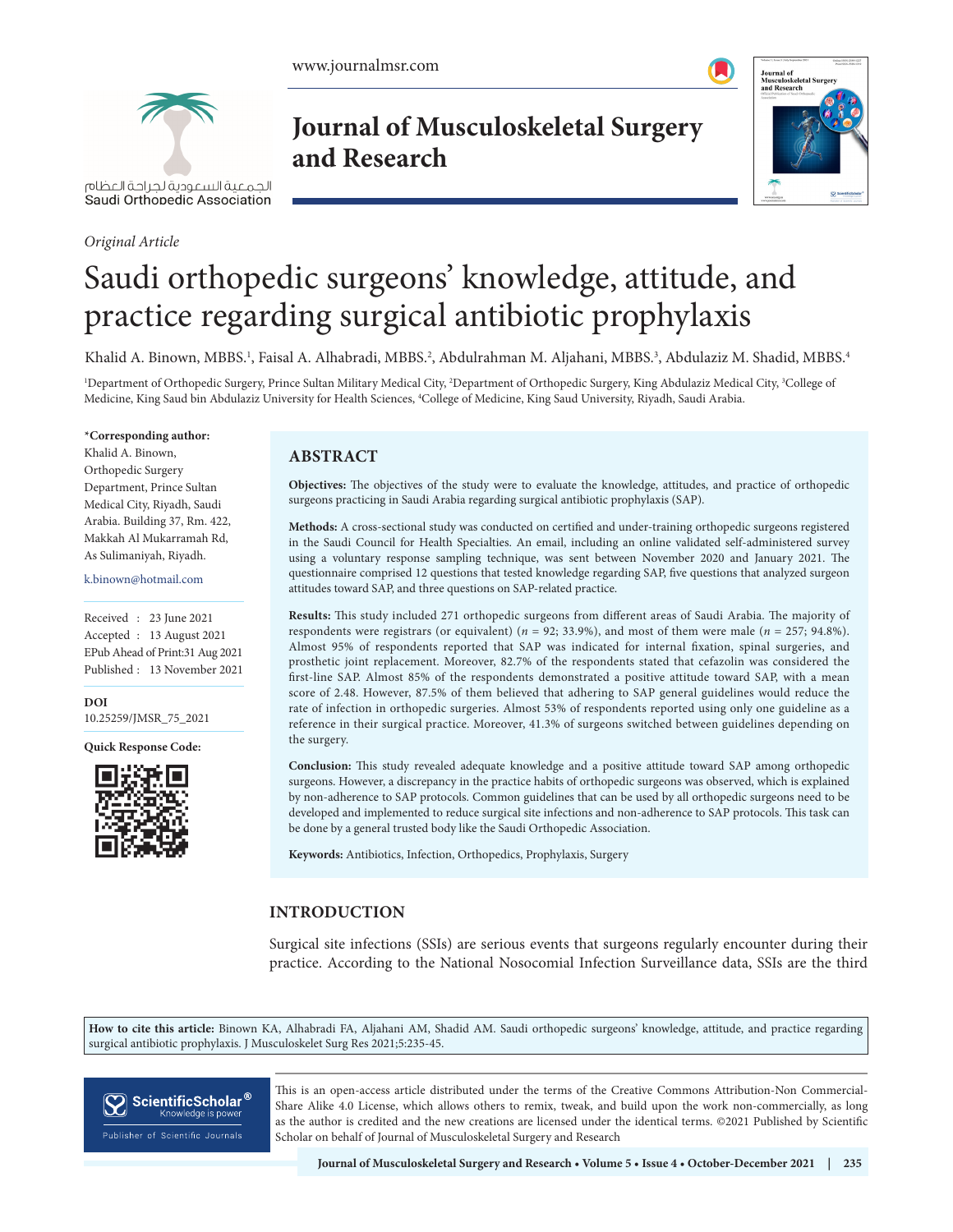most frequently reported nosocomial infections, which are associated with substantial mortality and morbidity and are a leading cause of extended hospitalization as well as a source of a financial burden on health care.<sup>[1,2]</sup> Various studies have reported a prevalence of 1.8–22.7% in orthopedic operations. Some factors contributing to this rate were open reduction fracture, pre-operative shaving with a razor, surgical wound contamination, and clinical condition.[3-5] Furthermore, in clean orthopedic procedures, SSIs are dreaded sequelae due to their increased prevalence (1–5%) in patients undergoing total hip replacement and total knee replacement.<sup>[6,7]</sup>

To combat this overwhelming number of SSIs, surgeons use prophylactic antibiotics as an effective measure to reduce the rate of postoperative infections. In orthopedic operations, prophylactic antibiotics are most often used in surgeries that require implants, cases with a high risk of infection, and when operating on patients in whom a post-operative infection could impose a drastic danger on their prognosis.[8]

According to the latest edition of the Centers for Disease Control and Prevention (CDC) and the Saudi Ministry of Health (MOH) guidelines, which state the standard of care in orthopedic surgery, no prophylaxis is needed during closed clean orthopedic operations, such as arthroscopic procedures. However, a single dose of cefazolin or vancomycin, in cases of methicillin-resistant *Staphylococcus aureus* (MRSA) colonization or penicillin allergy, should be administered 1 h before the incision in clean surgeries such as spinal procedures, implantation of the internal fixation devices, and total joint replacement. The dose of a given antibiotic depends on the weight of the patient. Intraoperative dose repetition should be considered in prolonged procedures (more than 3 h) or in cases of significant blood loss. Further, decisions in patient care can be discussed among the team regarding the use of prophylactic antibiotics in procedures such as the removal of orthopedic hardware due to the noted controversy surrounding its benefit in reducing the risk of SSIs.<sup>[9]</sup>

Locally in Saudi Arabia, a study was conducted in Almadinah Almunawwarah examining the medical records of 707 patients who underwent surgery, revealing that only 19% of those patients received prophylactic antibiotics according to surgical prophylaxis guidelines.<sup>[10]</sup> Some reasons behind this non-adherence were described in a previous local study in which the two main reasons revealed were drug unavailability and hospital policy.[11] Although there are no adequate data to substantiate this, non-compliance could be attributed to surgeons relying on their practice-related experience rather than on local and international guidelines, inadequate knowledge by physicians, misconceptions regarding the relationship between prophylactic antibiotics and limiting SSIs, or physician disagreements with the current guidelines.

A 5-year analysis conducted in Saudi Arabia that included more than 3000 patients undergoing orthopedic operations revealed an SSI rate of 2.5%.[12] Moreover, following spine surgeries, the rate reached 9% in one local study.<sup>[13]</sup> Adhering to evidence-based guidelines has been shown to decrease the risk of SSIs, which is a devastating sequela of some orthopedic surgeries.[6,14] Thus, to expand on the causes of this non-adherence and to uncover the lack of evidence in Saudi Arabia, our main research objective was to evaluate the compliance of orthopedic surgeons to current guidelines regarding the use of prophylactic antibiotics in their practice. The advantage of our study is that it is one of the few studies in Saudi Arabia to investigate surgical antibiotic prophylaxis (SAP)-related behavior among orthopedic surgeons.

# **MATERIALS AND METHODS**

#### **Study design, settings, and participants**

This was a descriptive cross-sectional (questionnaire based) study targeting 338 out of 2794 certified and trainee orthopedic surgeons registered in the Saudi Council for Health Specialties (SCFHS) in Saudi Arabia. This number was reached using the formula provided by Raosoft® sample size calculator. All certified and trainee orthopedic surgeons in Saudi Arabia who responded were included in the study. The respondents were 271 surgeons, with a response rate of 9.7%. Responders were questioned using a nonrandom sampling method (convenience sampling) on their knowledge, attitudes, and practice regarding SAP. An email, including an online validated self-administered survey using a voluntary response sampling technique, was sent between November 2020 and January 2021 through SCFHS.

#### **Data collection methods**

Since we were unable to obtain a validated questionnaire that matched the aim of our study in the literature, we developed a questionnaire that was sent to three expert consultants who reviewed the questionnaire for structure, content validity, and applicability, and conducted a pilot study to assess the clarity, understandability, and organization of the questionnaire. An online self-administered survey was conducted using Google Forms, which automatically pooled the data into an Excel sheet. The questionnaire included 20 questions that assessed orthopedic surgeons' knowledge, attitudes, and practice of SAP: 12 questions on surgeons' knowledge, five questions on surgeons' attitude, and three questions on SAP-related practice. Regarding the knowledge section, it is important to note that questions 5 and 6 were dependent on the answers to questions 2 and 3, respectively, and that questions 9 and 10 were both dependent on the answer to question 8. Thus, only those who answered the initial questions correctly were eligible for analysis for the subsequent dependent questions.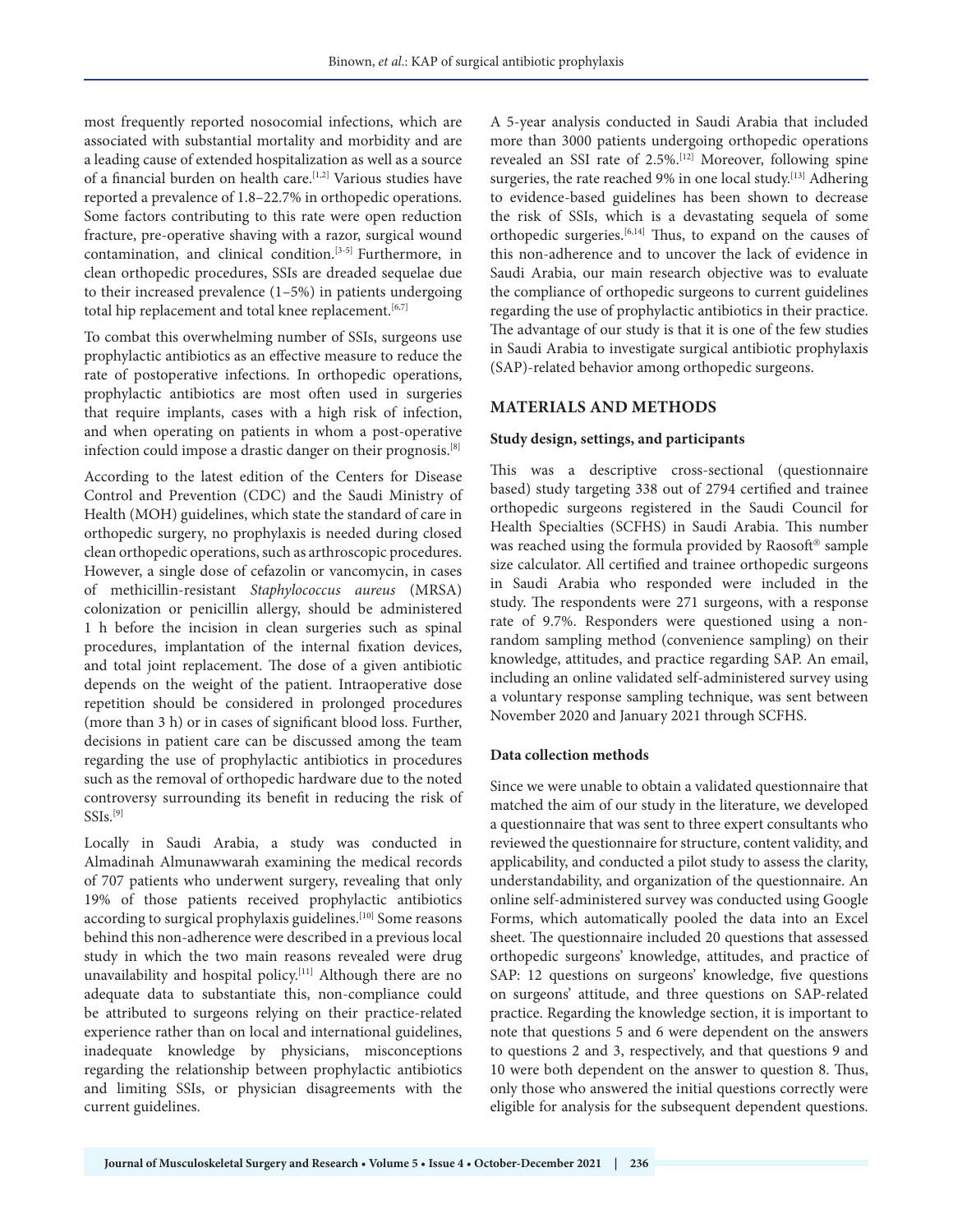Finally, the survey was distributed through email to all orthopedic surgeons who were registered in the SCFHS, comprising a maximum sample size of 338 surgeons.

#### **Statistical analysis**

The data analysis process in this study comprised two stages. The first stage included a descriptive analysis in which numerical variables were reported in terms of means and standard deviations, while categorical variables were described using frequencies and percentages. The second stage included hypothesis testing using the Chi-square test and likelihood Chi-square test. Statistical analysis was performed using IBM Statistical Package for the Social Sciences (SPSS) Statistics version 25.0 (SPSS, Chicago, IL, USA). All answers in accordance with the CDC, the American Academy of Orthopedic Surgeons (AAOS), and the Saudi MOH guidelines were given a score of 1 if correct. Scores above the mean were considered "good knowledge," Likert scale analysis was used to analyze the attitude, and answers above the mean were considered "positive attitude."

# **RESULTS**

Our study included a sample of 271 orthopedic surgeons out of a total of 2794 surgeons in the country, all registered orthopedic surgeons in SCFHS, with a response rate of 9.7% in different areas of Saudi Arabia. Most of the respondents were male  $(n = 257; 94.8\%)$ . The sample size included Saudi and non-Saudi surgeons who were practicing in local hospitals. The majority of respondents were registrars (or equivalent) (*n* = 92; 33.9%) followed by consultants (*n* = 60; 22.1%). Table 1 provides an overview of our sample's sociodemographic characteristics.

Approximately 60% of our respondents had good knowledge [Table 2]. When asked about orthopedic surgeries that require SAP, almost 95% of respondents said that prophylactic antibiotics are indicated in open reduction and internal fixation, spinal surgeries, and prosthetic joint replacement. However, around 63% also believed that SAP was indicated in patients undergoing clean arthroscopic procedures and 59% for procedures before closed reduction and internal fixation (CRIF). Moreover, 82.7% stated that cefazolin is considered the first line of SAP, but only 50% of them knew the appropriate dose in normal weight patients. In cases of allergy to first-line agents, only 23% of surgeons chose vancomycin as the proper SAP. In contrast, most respondents (84%) knew that the first line of SAP in cases with MRSA was vancomycin. Moreover, only 20% knew that SAP should be readministered if significant blood loss is encountered intraoperatively. Regarding post-operative antibiotics, 55% claimed that continuation of SAP postoperatively in clean cases is recommended for up to 24 h, while 12% responded **Table 1:** Demographics of participants (*n*=271).

| Characteristic                                   | $\boldsymbol{n}$ | (% ) |
|--------------------------------------------------|------------------|------|
| Gender                                           |                  |      |
| Male                                             | 257              | 94.8 |
| Female                                           | 14               | 5.2  |
| Nationality                                      |                  |      |
| Saudi                                            | 98               | 36.2 |
| Non-Saudi                                        | 173              | 63.8 |
| Age                                              |                  |      |
| $25 - 34$                                        | 101              | 37.3 |
| $35 - 44$                                        | 87               | 32.1 |
| $45 - 55$                                        | 58               | 21.4 |
| More than 55                                     | 25               | 9.2  |
| Current level of practice                        |                  |      |
| Consultant                                       | 60               | 22.1 |
| Fellow                                           | 9                | 3.3  |
| Senior registrar (or equivalent)                 | 45               | 16.6 |
| Registrar (or equivalent)                        | 92               | 33.9 |
| R <sub>5</sub>                                   | 14               | 5.2  |
| R <sub>4</sub>                                   | 13               | 4.8  |
| R <sub>3</sub>                                   | 9                | 3.3  |
| R <sub>2</sub>                                   | 12               | 4.4  |
| R1                                               | 17               | 6.3  |
| Region of practice                               |                  |      |
| Central region                                   | 100              | 36.9 |
| Western region                                   | 61               | 22.5 |
| Eastern region                                   | 52               | 19.2 |
| Southern region                                  | 42               | 15.5 |
| Northern region                                  | 16               | 5.9  |
| Type of hospital you are currently practicing on |                  |      |
| Governmental hospital "Tertiary care center"     | 100              | 36.9 |
| Governmental hospital "Secondary care center"    | 96               | 35.4 |
| University hospital                              | 12               | 4.4  |
| Private hospital                                 | 63               | 23.2 |

that patients should be discharged on oral antibiotics. Finally, there was a significant association between the level of knowledge, current level of practice, and the type of hospital in which surgeons are practicing. We found that consultants and registrars had the highest level of knowledge regarding SAP and that those who practiced in a governmental tertiary hospital also displayed higher knowledge than the other groups [Table 3]. Table 4a-c summarizes the results for respondent knowledge in our study.

Based on our data, it has been shown that most respondents demonstrated a positive attitude toward SAP, with a mean score of 2.48, which indicates an 83% level of attitude toward SAP [Table 5]. When it comes to adhering to SAP general guidelines, 87.5% believed that such practice would positively affect the infection rate in orthopedic surgeries. Finally, around 67% mentioned that the following guidelines would impact antibiotic resistance levels, while 80% also thought that it would reduce the side effects of antibiotics [Table 4b].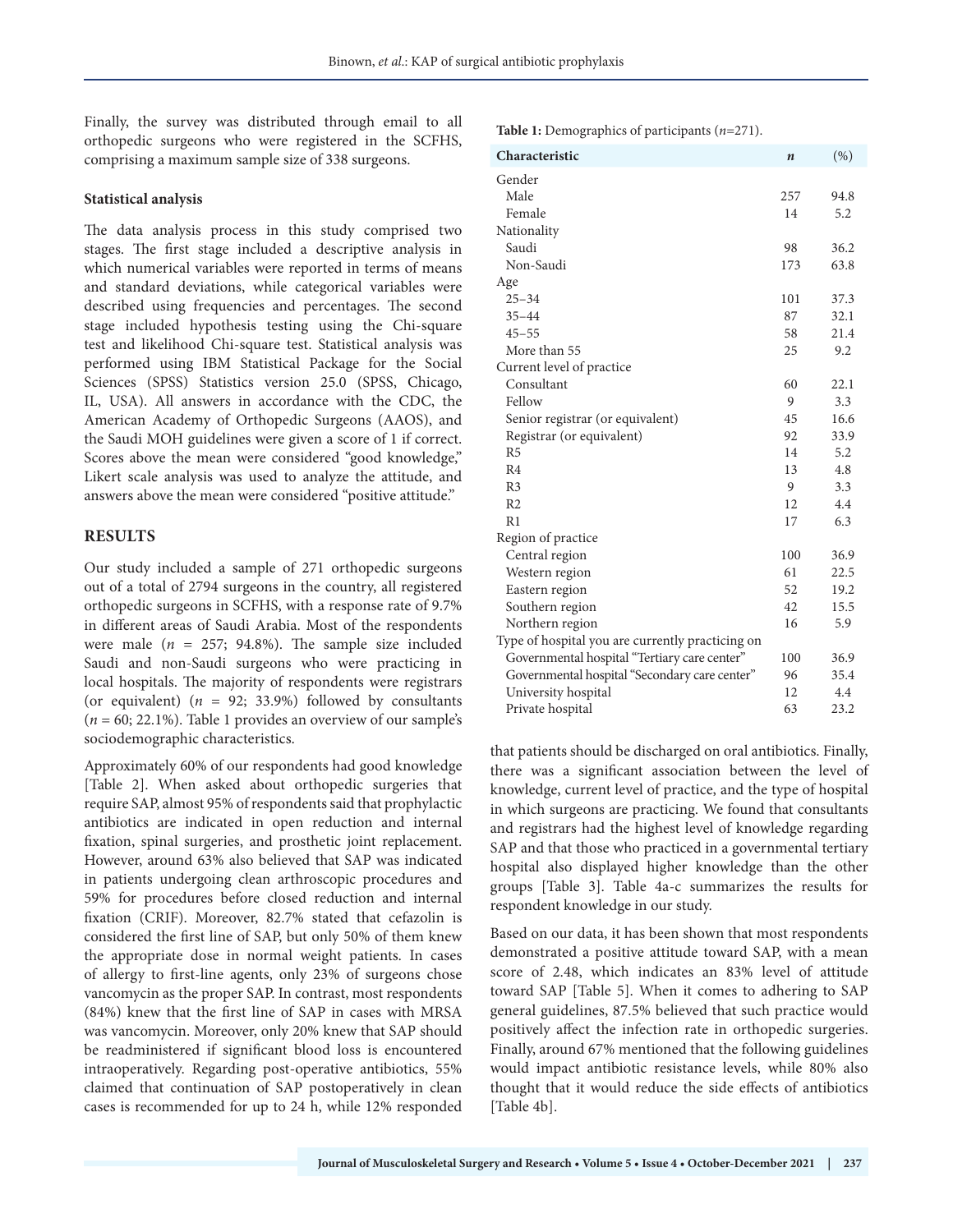|  | Table 2: Surgeons' level of knowledge toward surgical antibiotic prophylaxis. |  |  |  |
|--|-------------------------------------------------------------------------------|--|--|--|
|--|-------------------------------------------------------------------------------|--|--|--|

| <b>Statement</b>                                                                                                                                                        | Mean $(\%)$ | SD(%) | Rank           | Level of knowledge            |
|-------------------------------------------------------------------------------------------------------------------------------------------------------------------------|-------------|-------|----------------|-------------------------------|
| 1. What kind of orthopedic surgeries need SAP?                                                                                                                          |             |       |                |                               |
| 1.1. Open reduction and internal fixation                                                                                                                               | 97          | 170   | $\mathbf{1}$   | Adequate knowledge            |
| 1.2. Prosthetic joint replacement                                                                                                                                       | 96          | 189   | $\sqrt{2}$     | Adequate knowledge            |
| 1.3. Spinal surgeries                                                                                                                                                   | 93          | 249   | 3              | Adequate knowledge            |
| 2. What is the first line for SAP for clean cases?                                                                                                                      | 83          | 379   | 6              | Adequate knowledge            |
| 3. What is the second line for SAP in case of penicillin allergy for<br>clean cases?                                                                                    | 23          | 423   | 10             | Inadequate knowledge          |
| 4. In case of MRSA colonization what would be your first-line<br>SAP?                                                                                                   | 84          | 369   | 5              | Adequate knowledge            |
| 5. What is the appropriate time for first-line SAP administration in<br>clean cases?                                                                                    | 65          | 477   | 7              | Moderately adequate knowledge |
| 6. What is the appropriate time for second-line SAP<br>administration in clean cases?                                                                                   | 14          | 344   | 14             | Inadequate knowledge          |
| 7. During which condition(s) it is rational to give another SAP<br>dose in clean cases?                                                                                 |             |       |                |                               |
| 7.1. In case of significant blood loss                                                                                                                                  | 20          | 397   | 12             | Inadequate knowledge          |
| 7.2. In case of prolonged procedure                                                                                                                                     | 93          | 262   | $\overline{4}$ | Adequate knowledge            |
| 8. Which of the following SAP could need dosage adjustment,<br>in some circumstances, in a patient with NO renal or hepatic<br>impairment undergoing a clean procedure? | 21          | 411   | 11             | Inadequate knowledge          |
| 9. Regarding the previous question, in which of the following<br>circumstances should SAP dose be increased in clean cases?                                             |             |       |                |                               |
| 9.1. If the weight is $>80$ kg                                                                                                                                          | 07          | 256   | 16             | Inadequate knowledge          |
| 9.2. If the weight is $>120$                                                                                                                                            | 14          | 348   | 15             | Inadequate knowledge          |
| 10. Regarding the previous question, what is the appropriate dose?                                                                                                      | 15          | 359   | 13             | Inadequate knowledge          |
| 11. For how long SAP should be continued in clean cases<br>indicated?                                                                                                   | 25          | 434   | 9              | Inadequate knowledge          |
| 12. Should patients be discharged on oral antibiotics after clean<br>cases?                                                                                             | 64          | 480   | 8              | Moderately adequate knowledge |
| Mean score                                                                                                                                                              | 61          |       |                |                               |

SAP: Surgical antibiotic prophylaxis

Regarding practice-related questions, 52.4% of the respondents reported that they only used one guideline as a reference in their surgical practice, and 6.3% mentioned that they did not follow any specific guidelines. The most commonly used guidelines were hospital guidelines, followed by the AAOS guidelines, at 36% and 31.7%, respectively [Figure 1]. Moreover, the most frequent condition that led our sample to deviate from the guidelines that they were following was the availability of the drug (45%), as well as previous experience with similar surgical cases (23%) [Table 4c]. There was a significant association between a surgeon's current level of practice and their adherence to international guidelines; consultants were the dominant group that followed only one guideline in their practice and did not switch between guidelines as much as other groups [Table 3].

#### **DISCUSSION**

Similar to many international studies, our respondents displayed good knowledge regarding SAP.[15,16] According



**Figure 1:** Reported used guidelines.

to the CDC guidelines, cefazolin is considered the first-line surgical prophylactic agent. Almost 83% of respondents to our survey were knowledgeable when they were asked about first-line prophylaxis. This was better than the data reported in Ethiopia, in which 62.3% chose cefazolin.[15] Another study among thoracic surgeons showed approximately similar results, in which 70% used cefazolin as a firstline treatment.[16] In contrast, the literature showed that ceftriaxone has been commonly used as a first-line agent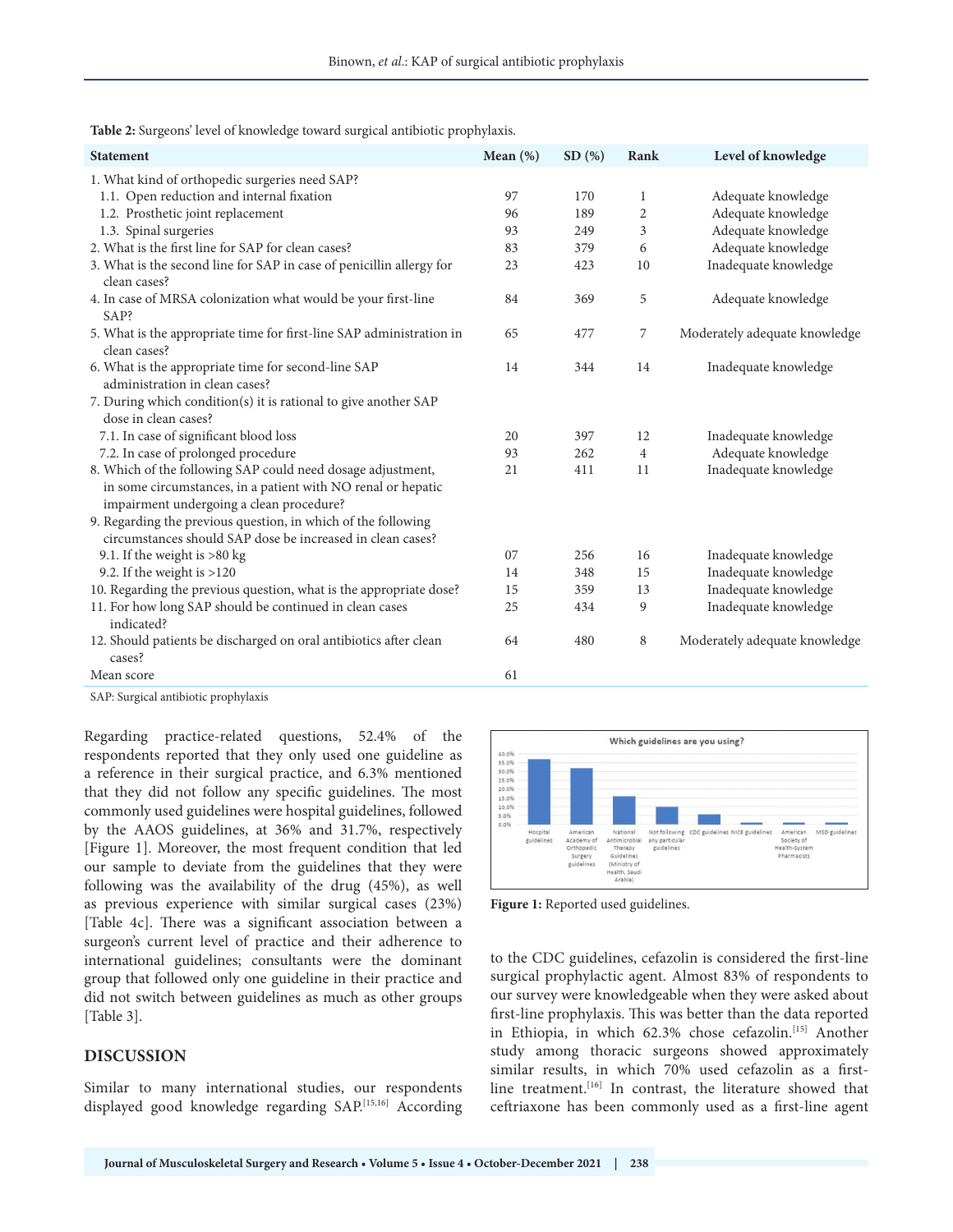| Demographics                                     | Level of knowledge                                                                                             |                                                                                  |                                                                      |          |
|--------------------------------------------------|----------------------------------------------------------------------------------------------------------------|----------------------------------------------------------------------------------|----------------------------------------------------------------------|----------|
|                                                  | Inadequate knowledge<br>$n\left(\%\right)$                                                                     | Moderately adequate knowledge<br>$n\left(\%\right)$                              | Adequate knowledge<br>$n\left(\%\right)$                             |          |
| Gender                                           |                                                                                                                |                                                                                  |                                                                      |          |
| Female                                           | 0(0.0)                                                                                                         | 6(42.9)                                                                          | 8(57.1)                                                              | 0.083    |
| Male                                             | 29(22.7)                                                                                                       | 45(35.2)                                                                         | 54 (42.2)                                                            |          |
| Nationality                                      |                                                                                                                |                                                                                  |                                                                      |          |
| Saudi                                            | 1(1.0)                                                                                                         | 50(51.0)                                                                         | 47(48.0)                                                             | $0.000*$ |
| Non-Saudi                                        | 23(13.3)                                                                                                       | 104(60.1)                                                                        | 46(26.6)                                                             |          |
| Age                                              |                                                                                                                |                                                                                  |                                                                      |          |
| $25 - 34$                                        | 3(3.0)                                                                                                         | 57(56.4)                                                                         | 41(40.6)                                                             | $0.014*$ |
| $35 - 44$                                        | 6(6.9)                                                                                                         | 50(57.5)                                                                         | 31(35.6)                                                             |          |
| $45 - 55$                                        | 11(19.0)                                                                                                       | 34(58.6)                                                                         | 13(22.4)                                                             |          |
| More than 55                                     | 4(16.0)                                                                                                        | 13(52.0)                                                                         | 8(32.0)                                                              |          |
| Current level of practice                        |                                                                                                                |                                                                                  |                                                                      |          |
| Consultant                                       | 3(5.0)                                                                                                         | 35(58.3)                                                                         | 22(36.7)                                                             | $0.000*$ |
| Fellow                                           | 0(0.0)                                                                                                         | 4(44.4)                                                                          | 5(55.6)                                                              |          |
| Senior registrar (or equivalent)                 | 5(11.1)                                                                                                        | 18(40.0)                                                                         | 22(48.9)                                                             |          |
| Registrar (or equivalent)                        | 16(17.4)                                                                                                       | 63(68.5)                                                                         | 13(14.1)                                                             |          |
| R5                                               | 0(0.0)                                                                                                         | 7(50.0)                                                                          | 7(50.0)                                                              |          |
| R4                                               | 0(0.0)                                                                                                         | 7(53.8)                                                                          | 6(46.2)                                                              |          |
| R <sub>3</sub>                                   | 0(0.0)                                                                                                         | 2(22.2)                                                                          | 7(77.8)                                                              |          |
| R2                                               | 0(0.0)                                                                                                         | 8(66.7)                                                                          | 4(33.3)                                                              |          |
| R1                                               | 0(0.0)                                                                                                         | 10(58.8)                                                                         | 7(41.2)                                                              |          |
| Region of practice                               |                                                                                                                |                                                                                  |                                                                      |          |
| Central region                                   | 7(7.0)                                                                                                         | 51(51.0)                                                                         | 42(42.0)                                                             | 0.186    |
| Western region                                   | 6(9.8)                                                                                                         | 35(57.4)                                                                         | 20(32.8)                                                             |          |
| Eastern region                                   | 6(11.5)                                                                                                        | 26(50.0)                                                                         | 20(38.5)                                                             |          |
| Southern region                                  | 3(7.1)                                                                                                         | 31(73.8)                                                                         | 8(19.0)                                                              |          |
| Northern region                                  | 2(12.5)                                                                                                        | 11(68.8)                                                                         | 3(18.8)                                                              |          |
| Type of hospital you are currently practicing in |                                                                                                                |                                                                                  |                                                                      |          |
| Governmental hospital<br>"Tertiary care center"  | 2(2.0)                                                                                                         | 52(52.0)                                                                         | 46 (46.0)                                                            | $0.000*$ |
| Governmental hospital<br>"Secondary care center" | 9(9.4)                                                                                                         | 61(63.5)                                                                         | 26(27.1)                                                             |          |
| University hospital                              | 1(8.3)                                                                                                         | 3(25.0)                                                                          | 8(66.7)                                                              |          |
| Private hospital                                 | 12(19.0)                                                                                                       | 38 (60.3)                                                                        | 13(20.6)                                                             |          |
| Demographics                                     | Do you adhere to one specific guideline when prescribing prophylactic antibiotics<br>for orthopedic surgeries? |                                                                                  |                                                                      |          |
|                                                  | Yes, I use one guideline<br>$n\left(\%\right)$                                                                 | No, I switch between guidelines<br>(depending on the case)<br>$n\left(\%\right)$ | No, I do not follow any<br>specific guidelines<br>$n\left(\%\right)$ |          |
| Gender                                           |                                                                                                                |                                                                                  |                                                                      |          |
| Female                                           | 9(64.3)                                                                                                        | 3(21.4)                                                                          | 2(14.3)                                                              | 0.201    |
| Male                                             | 133(51.8)                                                                                                      | 109(42.4)                                                                        | 15(5.8)                                                              |          |
| Nationality                                      |                                                                                                                |                                                                                  |                                                                      |          |
| Saudi                                            | 48 (49.0)                                                                                                      | 40(40.8)                                                                         | 10(10.2)                                                             | 0.127    |
| Non-Saudi                                        | 94 (54.3)                                                                                                      | 72 (41.6)                                                                        | 7(4.0)                                                               |          |
| Age                                              |                                                                                                                |                                                                                  |                                                                      |          |
| $25 - 34$                                        | 34 (33.7)                                                                                                      | 55 (54.5)                                                                        | 12(11.9)                                                             | $0.000*$ |
| $35 - 44$                                        | 56 (64.4)                                                                                                      | 28 (32.2)                                                                        | 3(3.4)                                                               |          |
| $45 - 55$                                        | 33 (56.9)                                                                                                      | 24(41.4)                                                                         | 1(1.7)                                                               |          |
| More than 55                                     | 19(76.0)                                                                                                       | 5(20.0)                                                                          | 1(4.0)                                                               |          |
|                                                  |                                                                                                                |                                                                                  |                                                                      | (Contd)  |

**Table 3:** Testing the association between the sociodemographic factors with surgeons' level of knowledge and their practice toward surgical antibiotic prophylaxis.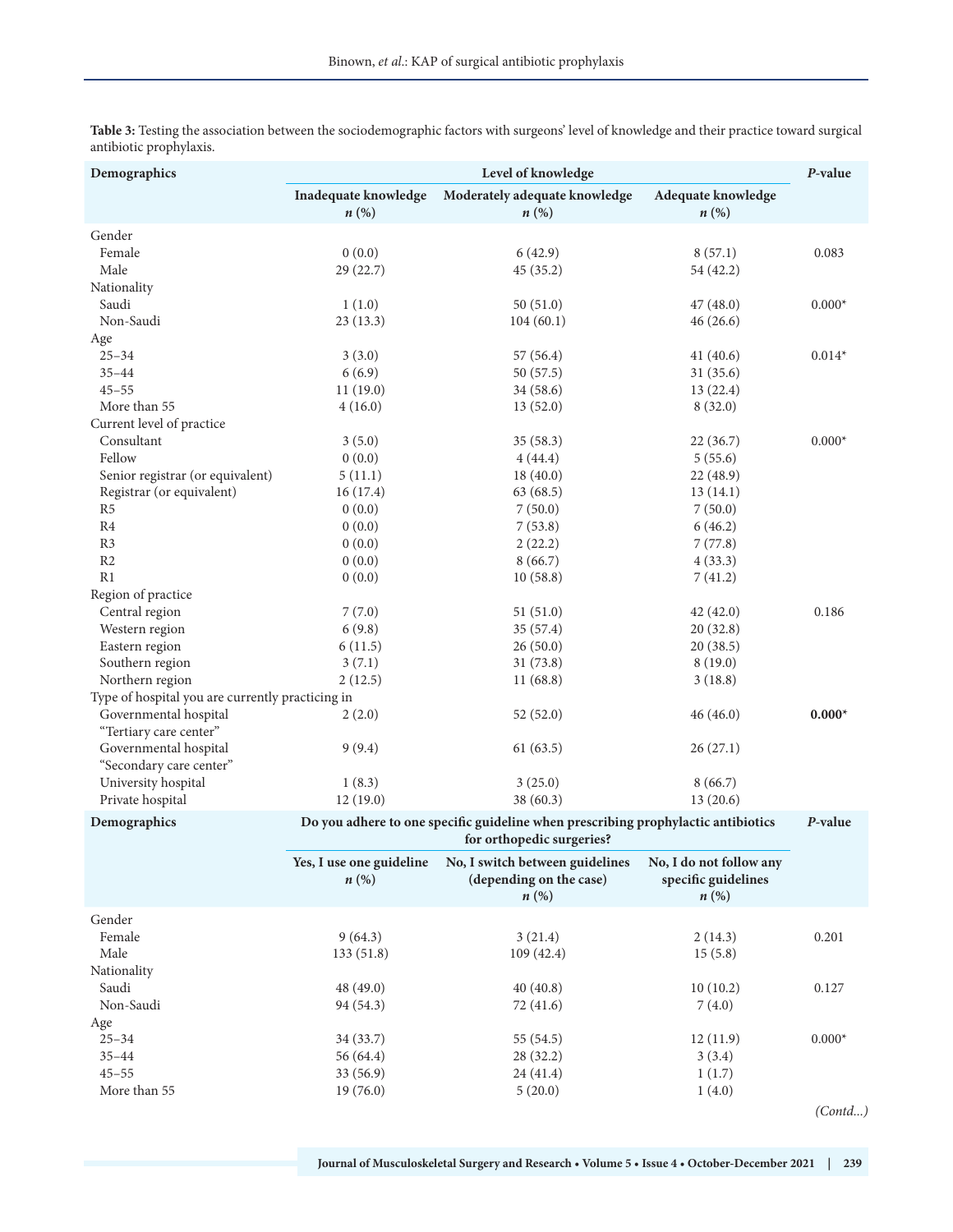| Demographics                                     | Do you adhere to one specific guideline when prescribing prophylactic antibiotics<br>for orthopedic surgeries? |                                                                                  |                                                                      |          |  |
|--------------------------------------------------|----------------------------------------------------------------------------------------------------------------|----------------------------------------------------------------------------------|----------------------------------------------------------------------|----------|--|
|                                                  | Yes, I use one guideline<br>$n\left(\%\right)$                                                                 | No, I switch between guidelines<br>(depending on the case)<br>$n\left(\%\right)$ | No, I do not follow any<br>specific guidelines<br>$n\left(\%\right)$ |          |  |
| Current level of practice $(n=385)$              |                                                                                                                |                                                                                  |                                                                      |          |  |
| Consultant                                       | 40(66.7)                                                                                                       | 16(26.7)                                                                         | 4(6.7)                                                               | $0.000*$ |  |
| Fellow                                           | 6(66.7)                                                                                                        | 3(33.3)                                                                          | 0(0.0)                                                               |          |  |
| Senior registrar (or equivalent)                 | 32(71.1)                                                                                                       | 13(28.9)                                                                         | 0(0.0)                                                               |          |  |
| Registrar (or equivalent)                        | 40(43.5)                                                                                                       | 50(54.3)                                                                         | 2(2.2)                                                               |          |  |
| R5                                               | 6(42.9)                                                                                                        | 7(50.0)                                                                          | 1(7.1)                                                               |          |  |
| R <sub>4</sub>                                   | 5(38.5)                                                                                                        | 6(64.2)                                                                          | 2(15.4)                                                              |          |  |
| R <sub>3</sub>                                   | 4(44.4)                                                                                                        | 4(44.4)                                                                          | 1(11.1)                                                              |          |  |
| R2                                               | 5(41.7)                                                                                                        | 5(41.7)                                                                          | 2(16.7)                                                              |          |  |
| R1                                               | 4(23.5)                                                                                                        | 8(47.1)                                                                          | 5(29.4)                                                              |          |  |
| Region of practice                               |                                                                                                                |                                                                                  |                                                                      |          |  |
| Central region                                   | 54 (54.0)                                                                                                      | 38 (38.0)                                                                        | 8(8.0)                                                               | 0.406    |  |
| Western region                                   | 36(59.0)                                                                                                       | 20(32.8)                                                                         | 5(8.2)                                                               |          |  |
| Eastern region                                   | 27(51.9)                                                                                                       | 23(44.2)                                                                         | 2(3.8)                                                               |          |  |
| Southern region                                  | 17(40.5)                                                                                                       | 24(57.1)                                                                         | 1(2.4)                                                               |          |  |
| Northern region                                  | 8(50.0)                                                                                                        | 7(43.8)                                                                          | 1(6.3)                                                               |          |  |
| Type of hospital you are currently practicing on |                                                                                                                |                                                                                  |                                                                      |          |  |
| Governmental hospital                            | 57(57.0)                                                                                                       | 37(37.0)                                                                         | 6(6.0)                                                               | 0.595    |  |
| "Tertiary care center"                           |                                                                                                                |                                                                                  |                                                                      |          |  |
| Governmental hospital                            | 44 (45.8)                                                                                                      | 44 (45.8)                                                                        | 8(8.3)                                                               |          |  |
| "Secondary care center"                          |                                                                                                                |                                                                                  |                                                                      |          |  |
| University hospital                              | 7(58.3)                                                                                                        | 5(41.7)                                                                          | 0(0.0)                                                               |          |  |
| Private hospital                                 | 34 (54.0)                                                                                                      | 26(41.3)                                                                         | 3(4.8)                                                               |          |  |

#### **Table 3:** *(Continued)*.

\*Association found at 0.05 level of significant. \**n*=sample size or total number of cases

in some countries, such as India, Sudan, and Iran.<sup>[17-19]</sup> Satti *et al.* noticed a trend in developing countries in which they tended to use broad-spectrum antibiotics in their surgical setting.<sup>[20]</sup> Although the general knowledge in our sample was adequate, the surgeons lacked knowledge in some critical areas. This was clear when surgeons were asked about indications for SAP in orthopedic surgeries. Approximately 63% of those with good knowledge also chose diagnostic arthroscopy and CRIF as an indication for SAP. In addition, almost half of those who chose cefazolin as a first-line drug were not aware of the proper dosage of this drug. Similar findings were reported in Canada, where 70% of orthopedic surgeons who chose cefazoline as a firstline SAP prescribed a dose that was inconsistent with the general guidelines.[21] These practices could expose patients to unneeded antibiotic doses that could predispose them to bacterial resistance, infections in case of insufficient dosing, and other feared complications.<sup>[14]</sup> Moreover, consultants and registrars had the highest levels of knowledge among our sample. This finding, though different from a thematic analysis done in India in which junior and senior surgery residents had higher guideline-related knowledge, might

be because consultants and registrars have more practicerelated experience and their roles as leaders of their units demand up-to-date knowledge.<sup>[22]</sup> Moreover, surgeons practicing in governmental and tertiary care hospitals demonstrated higher knowledge than other groups. This could be attributed to these surgeons having international degrees and multiple years of experience aside from them leading well-structured, teaching-oriented residency programs with strict hospital policies that limit any deviation from international guidelines. This finding was similar to that of a Nigerian study, which showed awareness of standard guidelines in up to 86.36% among orthopedic surgeons.<sup>[23]</sup> However, findings were superior to those of a retrospective study conducted in an orthopedic and trauma unit in a tertiary care hospital in Addis Ababa, where the practice was unfamiliar with standard guidelines, which is indicative of poor general knowledge as it is a prerequisite for safe practice.<sup>[24]</sup>

Surgeons responding to our survey displayed a positive attitude toward SAP. Although most of our sample believed that following standard guidelines would reduce the rate of SSIs and antibiotic resistance, around 33% reported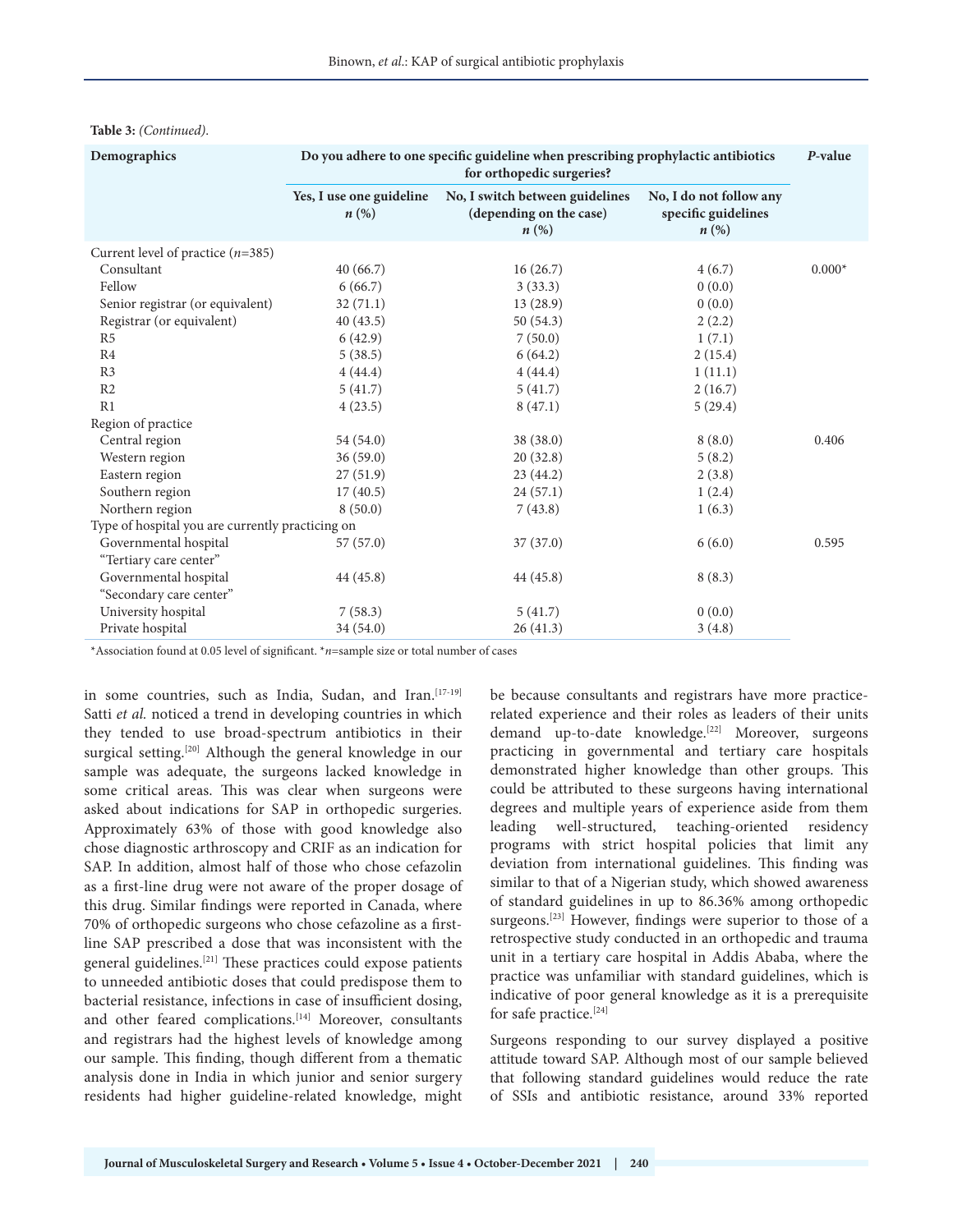**Table 4:** Knowledge, attitude, and practice toward surgical antibiotic prophylaxis.

| Question                                                                                     | $n\left(\%\right)$ | Question                                                                                                                 | n(%)       |  |
|----------------------------------------------------------------------------------------------|--------------------|--------------------------------------------------------------------------------------------------------------------------|------------|--|
|                                                                                              |                    | A. Knowledge                                                                                                             |            |  |
| What kind of orthopedic surgeries need SAP? $(n=271)$<br>$(k=1257)$                          |                    | During which condition(s) it is rational to give another SAP<br>dose in clean cases? $(n=271)$ (k=404)                   |            |  |
| Close reduction and internal fixation                                                        | 160(12.7)          | In case of significant blood loss                                                                                        | 53(13.1)   |  |
| Open reduction and internal fixation                                                         | 263(20.9)          | In case patient is previously colonized with<br><b>MRSA</b>                                                              | 83 (20.5)  |  |
| Diagnostic arthroscopy for any joint                                                         | 172(13.7)          | In case of prolonged procedure                                                                                           | 251(62.1)  |  |
| Soft tissue release or repair with or without                                                | 148 (11.8)         | The SAP dose should never be repeated                                                                                    | 17(4.2)    |  |
| sutures "no implant"<br>Prosthetic joint replacement                                         | 261(20.8)          | Which of the following SAP could need dosage adjustment,                                                                 |            |  |
|                                                                                              |                    | in some circumstances, in a patient with NO renal or hepatic                                                             |            |  |
|                                                                                              |                    | impairment undergoing a clean procedure? $(n=271)$                                                                       |            |  |
| Spinal surgeries                                                                             | 253(20.1)          | Cefazolin                                                                                                                | 58 (21.4)  |  |
| What is the first line for SAP for clean cases? $(n=271)$                                    |                    | Cefuroxime                                                                                                               | 12(4.4)    |  |
| Cefazolin                                                                                    | 224 (82.7)         | Gentamicin                                                                                                               | 49(18.1)   |  |
| Cefuroxime                                                                                   | 40(14.8)           | Vancomycin                                                                                                               | 60(22.1)   |  |
| Gentamicin                                                                                   | 2(0.7)             | Clindamycin                                                                                                              | 16(5.9)    |  |
| Augmentin                                                                                    | 2(0.7)             | Teicoplanin                                                                                                              | 2(0.7)     |  |
| Ciprofloxacin                                                                                | 1(0.4)             | SAP is fixed for all patients                                                                                            | 74 (27.3)  |  |
| Ceftriaxone                                                                                  | 2(0.7)             | Regarding the previous question, in which of the following<br>circumstances SAP dose should be increased in clean cases? |            |  |
|                                                                                              |                    | $(n=271)$ (k=355)                                                                                                        |            |  |
| What is the second line for SAP in case of penicillin allergy<br>for clean cases? $(n=271)$  |                    | In case of elderly patient                                                                                               | 17(4.8)    |  |
| Cefazolin                                                                                    | 33(12.2)           | If the weight is $>80$ kg                                                                                                | 49 (13.8)  |  |
| Cefuroxime                                                                                   | 55(20.3)           | If the weight is $>120$                                                                                                  | 168 (47.3) |  |
| Gentamicin                                                                                   | 27(10.0)           | In case patient is diabetic                                                                                              | 67(18.9)   |  |
| Vancomycin                                                                                   | 63(23.2)           | SAP dose is fixed for all patients                                                                                       | 54(15.2)   |  |
| Clindamycin                                                                                  | 86 (31.7)          | Regarding the previous question, what is the appropriate dose?<br>$(n=271)$                                              |            |  |
| Teicoplanin                                                                                  | 4(1.5)             | 1 <sub>g</sub>                                                                                                           | 35(12.9)   |  |
| I do not know                                                                                | 3(1.1)             | 1.5 <sub>g</sub>                                                                                                         | 5(1.8)     |  |
| In case of MRSA colonization what would be your FIRST line<br>SAP? $(n=271)$                 |                    | 2 g                                                                                                                      | 120(44.3)  |  |
| Cefazolin                                                                                    | 10(3.7)            | 3 <sub>g</sub>                                                                                                           | 23(8.5)    |  |
| Cefuroxime                                                                                   | 4(1.5)             | NA                                                                                                                       | 88 (32.5)  |  |
| Gentamicin                                                                                   | 6(2.2)             | For how long SAP should be continued in indicated clean<br>cases? $(n=271)$                                              |            |  |
| Vancomycin                                                                                   | 227 (83.8)         | No need for post-op antibiotics                                                                                          | 68(25.1)   |  |
| Clindamycin                                                                                  | 12(4.4)            | 24 h                                                                                                                     | 150(55.4)  |  |
| Teicoplanin                                                                                  | 12(4.4)            | 72 h                                                                                                                     | 48 (17.7)  |  |
| What is the appropriate time for FIRST line SAP                                              |                    | More than 72 h                                                                                                           | 5(1.8)     |  |
| administration in clean cases? $(n=271)$                                                     |                    |                                                                                                                          |            |  |
| >120 min before the procedure                                                                | 11(4.1)            | Should patients be discharged on oral antibiotics after clean<br>cases? $(n=271)$                                        |            |  |
| 60-120 min before the procedure                                                              | 55(20.3)           | Yes                                                                                                                      | 33(12.2)   |  |
| <60 min before the procedure                                                                 | 131 (48.3)         | Sometimes                                                                                                                | 64 (23.6)  |  |
| On induction                                                                                 | 74 (27.3)          | N <sub>0</sub>                                                                                                           | 174 (64.2) |  |
| What is the appropriate time for SECOND line SAP<br>administration in clean cases? $(n=271)$ |                    |                                                                                                                          |            |  |
| >120 min before the procedure                                                                | 21(7.7)            |                                                                                                                          |            |  |
| 60-120 min before the procedure                                                              | 71(26.2)           |                                                                                                                          |            |  |
| <60 min before the procedure                                                                 | 92 (33.9)          |                                                                                                                          | (Contd)    |  |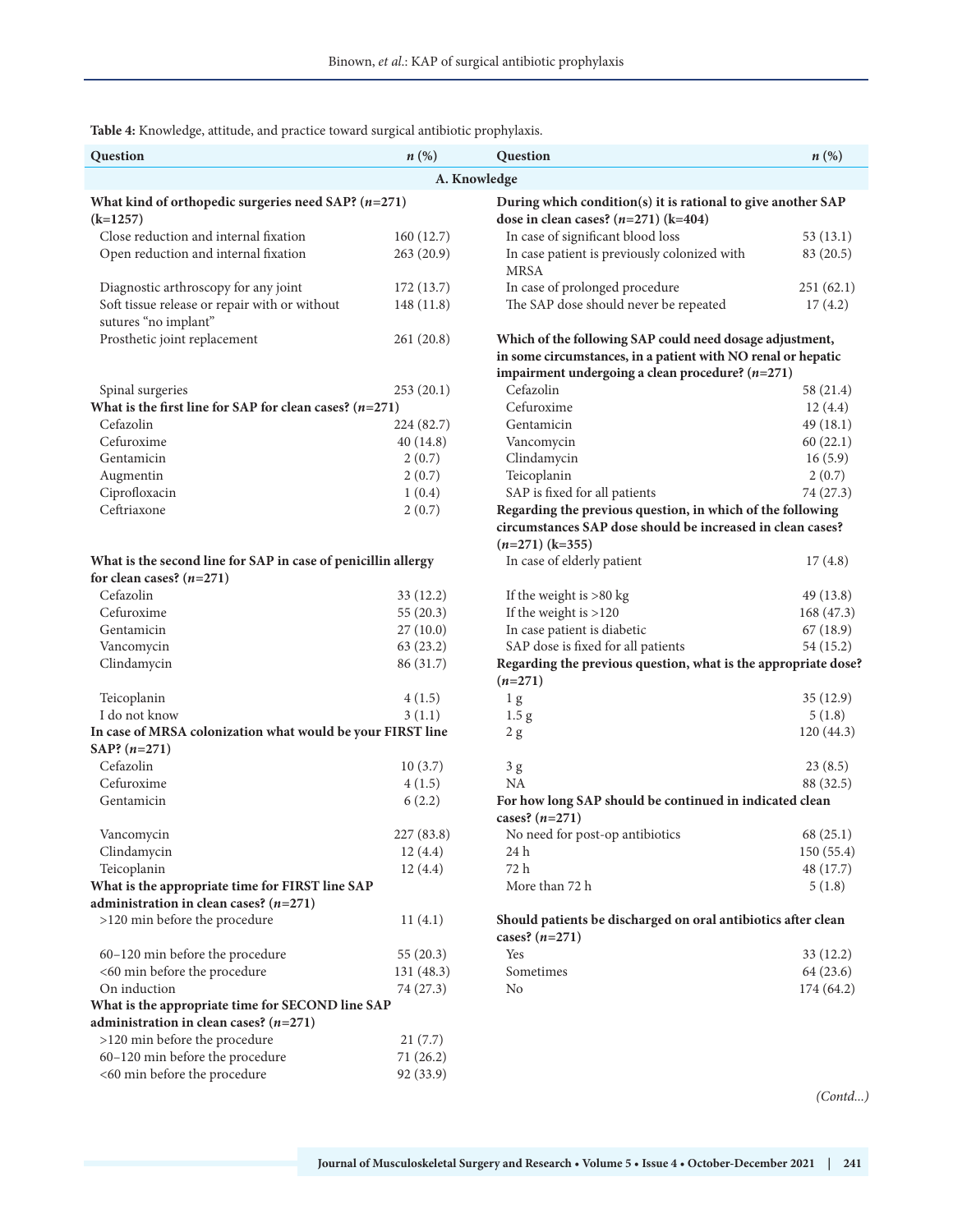| Question                                                                                                                     | n(%)               | Question                                                                                                                 | $n\left(\%\right)$ |  |
|------------------------------------------------------------------------------------------------------------------------------|--------------------|--------------------------------------------------------------------------------------------------------------------------|--------------------|--|
| On induction or incision                                                                                                     | 87(32.1)           |                                                                                                                          |                    |  |
|                                                                                                                              | <b>B.</b> Attitude |                                                                                                                          |                    |  |
| Do you think following a guideline for prophylactic surgical<br>antibiotics would affect the rate of infection in orthopedic |                    | Rate your level of confidence of patient outcome when<br>prescribing prophylactic antibiotics apart from the guidelines? |                    |  |
| surgical procedures? $(n=271)$<br>Yes                                                                                        | 237(87.5)          | $(n=271)$<br>Not confident at all                                                                                        | 51(18.8)           |  |
| Maybe                                                                                                                        | 26(9.6)            | Slightly confidant                                                                                                       | 47(17.3)           |  |
| N <sub>o</sub>                                                                                                               | 8(3.0)             | Somewhat confidant                                                                                                       | 55(20.3)           |  |
|                                                                                                                              |                    | Fairly confidant                                                                                                         |                    |  |
| Rate your level of confidence of patient outcome when<br>prescribing prophylactic antibiotics according to a guideline?      |                    |                                                                                                                          | 55(20.3)           |  |
| $(n=271)$                                                                                                                    |                    |                                                                                                                          |                    |  |
| Not confident at all                                                                                                         | 6(2.2)             | Completely confidant                                                                                                     | 37(13.7)           |  |
| Slightly confidant                                                                                                           | 22(8.1)            | Not applicable to me                                                                                                     | 26(9.6)            |  |
| Somewhat confidant                                                                                                           | 35(12.9)           | Do you think following a guideline would affect antibiotic                                                               |                    |  |
|                                                                                                                              |                    | resistance level? $(n=271)$                                                                                              |                    |  |
| Fairly confidant                                                                                                             | 83 (30.6)          | Yes                                                                                                                      | 182 (67.2)         |  |
| Completely confidant                                                                                                         | 117 (43.2)         | Maybe                                                                                                                    | 42(15.5)           |  |
| Not applicable to me                                                                                                         | 8(3.0)             | N <sub>o</sub>                                                                                                           | 47(17.3)           |  |
|                                                                                                                              |                    | Do you think following a guideline would reduce antibiotics                                                              |                    |  |
|                                                                                                                              |                    | side-effects? $(n=271)$                                                                                                  |                    |  |
|                                                                                                                              |                    | Yes                                                                                                                      | 214(79.0)          |  |
|                                                                                                                              |                    | Maybe                                                                                                                    | 34(12.5)           |  |
|                                                                                                                              |                    | No                                                                                                                       | 23(8.5)            |  |
|                                                                                                                              |                    | C. Practice                                                                                                              |                    |  |
| Do you adhere to one specific guideline when prescribing<br>prophylactic antibiotics for orthopedic surgeries? $(n=271)$     |                    | During which conditions would you deviate from the<br>guidelines? $(n=271)$ (k=463)                                      |                    |  |
| Yes, I use one guideline                                                                                                     | 142(52.4)          | Cost saving                                                                                                              | 41(8.9)            |  |
| No, I switch between guidelines (depends<br>on the case)                                                                     | 112(41.3)          | Availability of the drug                                                                                                 | 209(45.1)          |  |
| No, I do not follow any specific guidelines                                                                                  | 17(6.3)            | Due to previous experience of infection to<br>similar cases                                                              | 107(23.1)          |  |
|                                                                                                                              |                    | Preference of the main responsible                                                                                       | 94(20.3)           |  |
|                                                                                                                              |                    | physician (This answer is not for                                                                                        |                    |  |
|                                                                                                                              |                    | consultants)                                                                                                             |                    |  |
|                                                                                                                              |                    | Patient preference                                                                                                       | 12(2.6)            |  |

All values presented as number and percentage. **\****n*: Sample size or total number of cases, k: Total number of responses in multiple-choice questions, SAP: Surgical antibiotic prophylaxis, MRSA: Methicillin-resistant *Staphylococcus aureus*

that they were fairly confident when prescribing SAP not in accordance with the guidelines. The practice-related experience could be one explanation; however, this result needs further investigation in future research to find the driving reason behind this attitude. Furthermore, our measured level of attitude was consistent with the data reported in Sudan and was higher than Ethiopian data.<sup>[15,18]</sup> However, different measures were used to assess the level of attitude in the studies mentioned above. Although not statistically significant, our data showed that the younger age group demonstrated a better attitude toward SAP guidelines than other age groups, which might be related to their lack of practice-related experience regarding patient outcomes on deviation from the guidelines.

Regarding practice, half of our respondents mentioned that they only used one guideline in their clinical practice. On the other hand, 41% reported switching between guidelines and 6% said that they did not use any specific guidelines. This was different from multiple international data in which the primary reference for SAP administration between surgeons was textbooks and medical articles.<sup>[16,18,25]</sup> Such discrepancies could explain the findings of a previous study conducted in Saudi Arabia in which patients' surgical records in accordance with SAP guidelines were surveyed, with low adherence by surgeons being found.<sup>[10]</sup> Moreover, our data found that the most used guidelines among our sample were hospital guidelines followed by the AAOS guidelines and national antimicrobial therapy guidelines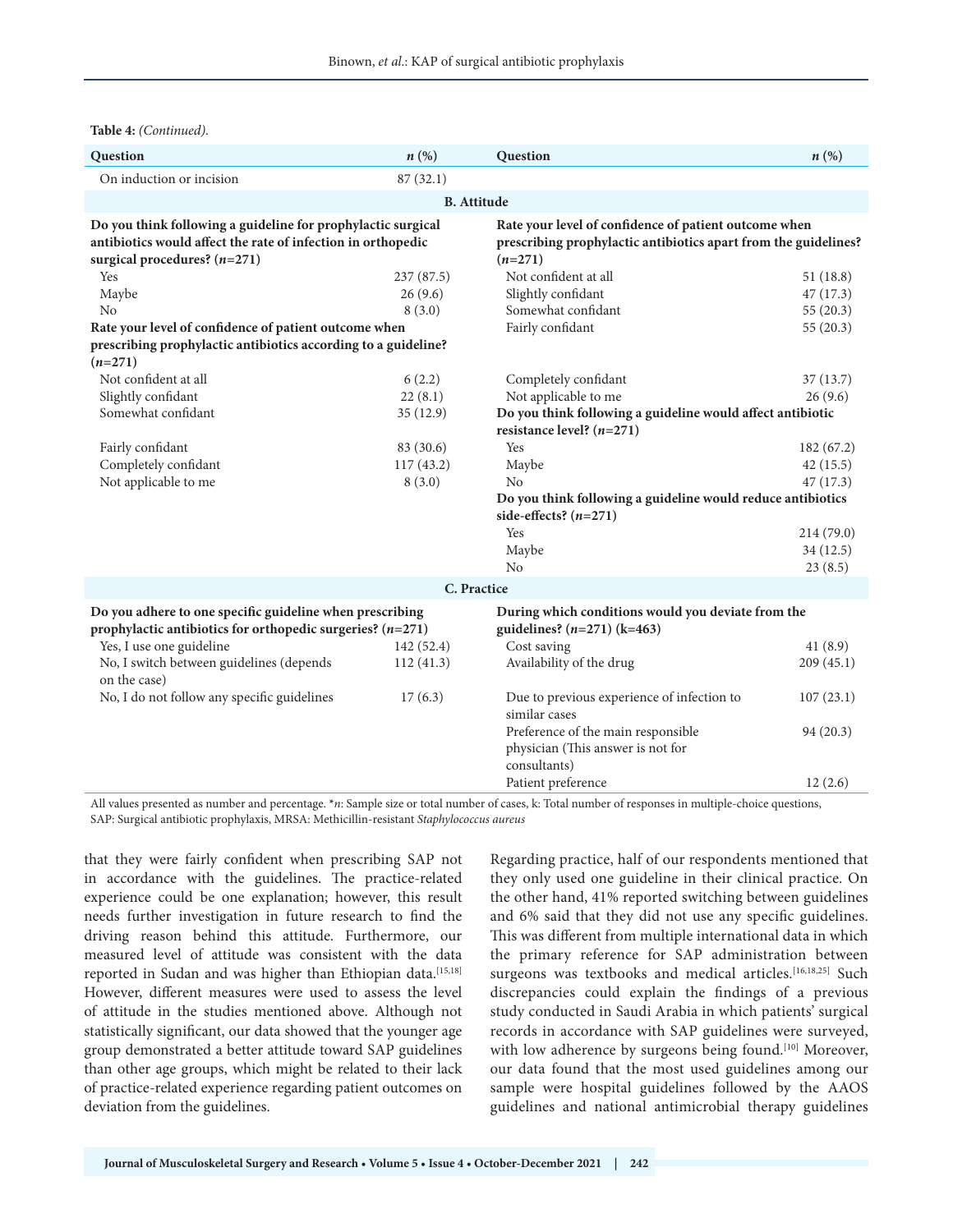| <b>Statement</b>                                                                                                                                        | Mean | <b>SD</b> | Rank | Level of attitude |
|---------------------------------------------------------------------------------------------------------------------------------------------------------|------|-----------|------|-------------------|
| 1. Do you think following a guideline for prophylactic surgical<br>antibiotics would affect the rate of infection in orthopedic<br>surgical procedures? | 2.85 | 0.437     | 1    | Positive attitude |
| 2. Rate your level of confidence of patient outcome when<br>prescribing prophylactic antibiotics according to a<br>guideline?                           | 2.58 | 0.794     | 3    | Positive attitude |
| 3. Rate your level of confidence of patient outcome when<br>prescribing prophylactic antibiotics apart from the<br>guidelines?                          | 1.79 | 1.021     | 5    | Neutral           |
| 4. Do you think following a guideline would affect antibiotic<br>resistance level?                                                                      | 2.50 | 0.774     | 4    | Positive attitude |
| 5. Do you think following a guideline would reduce antibiotics<br>side effects?                                                                         | 2.70 | 0.616     | 2    | Positive attitude |
| Mean score                                                                                                                                              | 2.48 |           |      |                   |

**Table 5: Surgeons' level of attitude toward surgical antibiotic prophylaxis.**

issued by the Saudi MOH. In addition, most of those who claim to strictly use one guideline in their surgical practice were employed by governmental tertiary hospitals. This, as mentioned above, supports our interpretation that tertiary hospitals in Saudi Arabia seem to have strict hospital policies and medicolegal consequences of malpractice. Finally, the most frequent reason given by our participants on the rationale behind their deviation from the guidelines was the availability of the drug followed by experience with similar cases and the preference of the attending physician. Other reasons have been described in the literature, such as the poor quality of infection control protocols in some hospitals, which led surgeons to be more aggressive when it comes to prescribing SAP to minimize postoperative infections.[17] In addition, cost saving seemed to be an important reason behind the necessity of SAP guideline adherence, which was concluded in multiple international studies.[24-29] For instance, in a review article, RS *et al*. described the economic burden that could emerge on the inappropriate use of SAP.[26-29]

There were some limitations to our study. First, we considered answers to be correct if they were according to CDC, AAOS, and national guidelines. However, some participants chose other guidelines, which broadly used evidence-based recommendations and their answers were incorrect in our survey because they were inconsistent with the three guidelines mentioned above. In addition, our original sample size was estimated to be 338, but we were only able to reach 271 participants, which was a relatively small number compared to the entire population of orthopedic surgeons in Saudi Arabia. Moreover, our survey was an online self-administered form distributed through the SCFHS. Thus, respondents were not chaperoned while filling out the survey, and some of them might have sought information before answering the questions.

# **CONCLUSION**

The results of our study demonstrated adequate knowledge and a positive attitude regarding SAP among orthopedic surgeons, with some inconsistencies in some parts of the practice. Moreover, deviation from the guidelines was a possibility in some scenarios, such as practice-related experience and the preference of the attending physicians.

# **RECOMMENDATIONS**

Adherence to SAP protocols should be addressed in educational intervention and discussion sessions conducted by orthopedic consultants in cooperation with infection control departments. Moreover, control systems performed by hospital audits and quality improvement departments should cooperate with the MOH or general trusted bodies like the Saudi Orthopedic Association to come out with common guidelines that can be used by all orthopedic surgeons in the country to maximize patient care and reduce SSIs and non-adherence to SAP protocols.

# **AUTHORS' CONTRIBUTIONS**

KB and FA conceived and designed the study, and provided the research materials. KB, FA, AJ, and AS collected and organized the data. KB, FA, and AJ analyzed and interpreted the data. FA, AJ, and AS wrote the initial and final drafts of the article. All authors critically reviewed and approved the final draft and are responsible for the content and similarity index of the manuscript.

# **ETHICAL APPROVAL**

The research project was approved by the Institutional Review Board of Prince Sultan Military Medical City (PSMMC), with approval number: 1438 issued on October 19, 2020.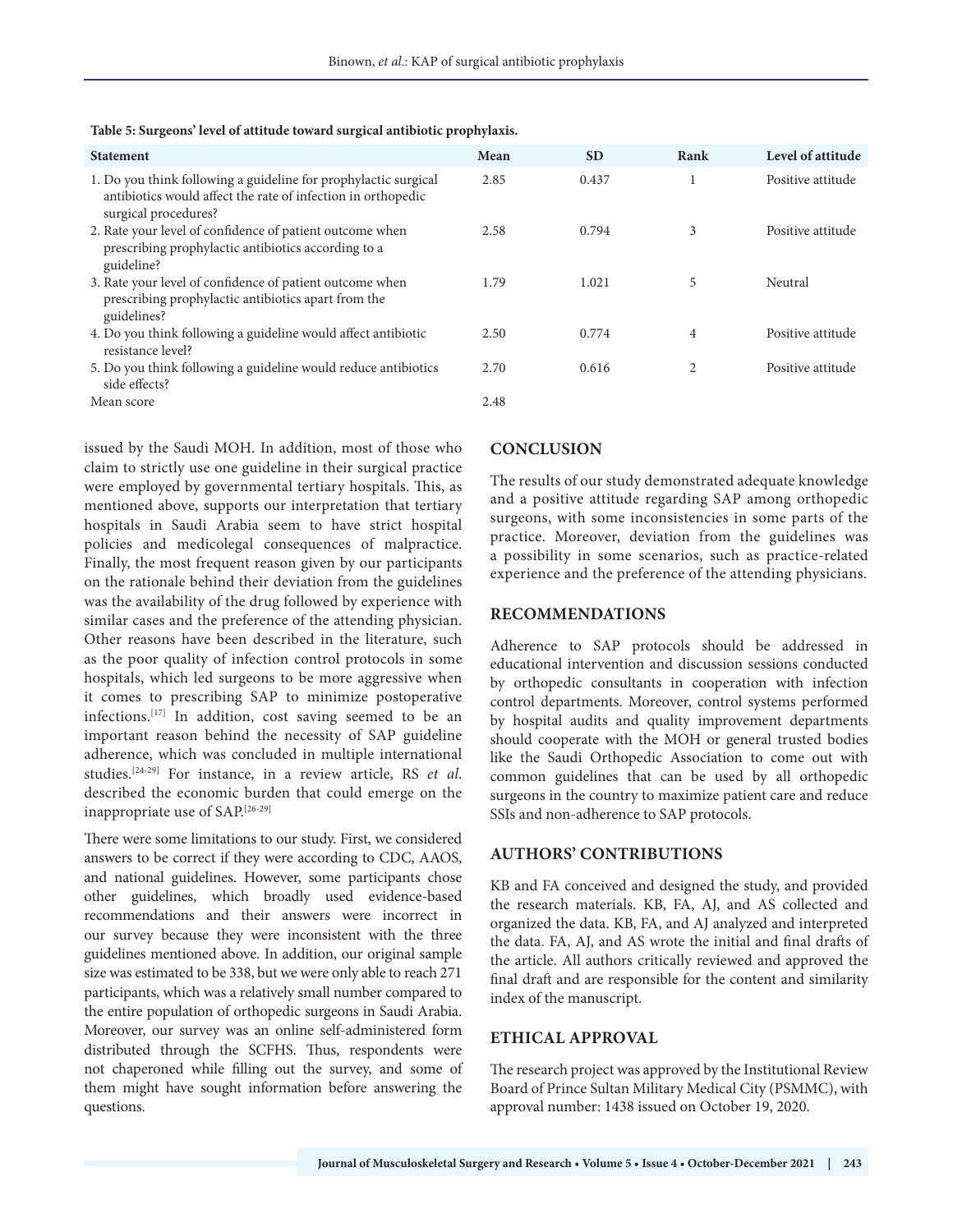#### **Declaration of participants consent**

The authors certify that they have obtained all appropriate participants consent forms. In the form, the participants have given their consent for their images and other clinical information to be reported in the journal. The participants understand that their names and initials will not be published and due efforts will be made to conceal their identity, but anonymity cannot be guaranteed.

#### **Financial support and sponsorship**

This study did not receive any specific grant from funding agencies in the public, commercial, or not-for-profit sectors.

#### **Conflicts of interest**

There are no conflicts of interest.

### **REFERENCES**

- 1. Klevens RM, Edwards JR, Richards CL, Horan TC, Gaynes RP, Pollock DA, *et al*. Estimating health care-associated infections and deaths in U.S. Hospitals 2002. Public Health Rep 2007;122:160-6.
- 2. Kirkland KB, Briggs JP, Trivette SL, Wilkinson WE, Sexton DJ. The impact of surgical-site infections in the 1990s: Attributable mortality, excess length of hospitalization, and extra costs. Infect Control Hosp Epidemiol 1999;20:725-30.
- 3. Ercole FF, Franco LM, Macieira TG, Wenceslau LC, de Resende HI, Chianca TC. Risk of surgical site infection in patients undergoing orthopedic surgery. Rev Lat Am Enfermagem 2011;19:1362-8.
- 4. Khan MS, Ur Rehman S, Ali MA, Sultan B, Sultan S. Infection in orthopedic implant surgery, its risk factors and outcome. J Ayub Med Coll Abbottabad 2008;20:23-5.
- 5. Maksimović J, Marković-Denić L, Bumbaširević M, Marinković J, Vlajinac H. Surgical site infections in orthopedic patients: Prospective cohort study. Croat Med J 2008;49:58-65.
- 6. Dhammi IK, Ul Haq RU, Kumar S. Prophylactic antibiotics in orthopedic surgery: Controversial issues in its use. Indian J Orthop 2015;49:373-6.
- 7. Alsheikh KA, Basham KM, Alazaz RN, Alsulaiman FM, Alrasheed AT, Benmeakel MA, *et al*. Evaluation of surgical site infections and their incidence in patients after total knee arthroplasty at a tertiary care hospital in Riyadh, Saudi Arabia. J Musculoskelet Surg Res 2020;4:152-5.
- 8. Treskina OS, Dutova EN, Nasonov VN. Antibiotic prophylaxis in surgery. Antibiot Med Biotekhnol 1986;31:924-36.
- 9. Berriós-Torres SI, Umscheid CA, Bratzler DW, Leas B, Stone EC, Kelz RR, *et al*. Centers for disease control and prevention guideline for the prevention of surgical site infection, 2017. JAMA Surg 2017;152:784-91.
- 10. Alahmadi YM, Alharbi RH, Aljabri AK, Alofi FS, Alshaalani OA, Alssdi BH. Adherence to the guidelines for surgical antimicrobial prophylaxis in a Saudi tertiary care

hospital. J Taibah Univ Med Sci 2020;15:136-41.

- 11. Ahmed NJ, Jalil MA, Al-Shdefat RI, Tumah HN. The practice of preoperative antibiotic prophylaxis and the adherence to guideline in Riyadh hospitals. Bull Environ Pharmacol Life Sci 2015;5:8-14.
- 12. Al-Mulhim FA, Baragbah MA, Sadat-Ali M, Alomran AS, Azam MQ. Prevalence of surgical site infection in orthopedic surgery: A 5-year analysis. Int Surg 2014;99:264-8.
- 13. Awwad W, Alnasser A, Almalki A, Mumtaz R, Alsubaie B, Almaawi A, *et al*. Predictors and risk factors of surgical site infection (SSI) following adult spine surgery. Int J Med Res Health Sci 2021;10:131-7.
- 14. Chong SW, Khan C. Antibiotic Prophylaxis in Orthopaedics Surgery Antibiotic Guidelines, Northern Care Alliance; 2021. Available from: http://www.intranet.srht.nhs.uk/policiesresources/trust-policy-documents/topics. [Last accessed on 2021 May 29].
- 15. Tefera GM, Kebede TM, Feyisa BB. Knowledge, attitude and practice towards surgical antimicrobial prophylaxis among medical staff in surgery department of Jimma University Medical Center: Ethiopia. J Bioanal Biomed 2019;11:149-54.
- 16. Baniasadi S, Alaeen Z, Shadmehr MB. Surgical antibiotic prophylaxis: A descriptive study among thoracic surgeons. Tanaffos 2016;15:154-9.
- 17. Kakkar AK, Rehan HS, Goel S. Surgical antibiotic prophylaxis in a tertiary care teaching hospital in India. Int J Infect Control 2009;6:2.
- 18. Ahmed AM, Nasr S, Ahmed AM, Elkhidir O. Knowledge, attitude and practice of surgical staff towards preoperative surgical antibiotic prophylaxis at an academic tertiary hospital in Sudan. Patient Saf Surg 2019;13:42.
- 19. Vessal G, Namazi S, Davarpanah MA, Foroughinia F. Evaluation of prophylactic antibiotic administration at the surgical ward of a major referral hospital, Islamic Republic of Iran. East Mediterr Health J 2011;17663-8.
- 20. Satti MZ, Hamza M, Sajid Z, Asif O, Ahmed H, Zaidi SMJ, *et al*. Compliance rate of surgical antimicrobial prophylaxis and its association with knowledge of guidelines among surgical residents in a tertiary care public hospital of a developing country. Cureus 2019;11:e4776.
- 21. de Beer J, Petruccelli D, Rotstein C, Weening B, Royston K, Winemaker M. Antibiotic prophylaxis for total joint replacement surgery: Results of a survey of Canadian orthopedic surgeons. Can J Surg 2009;52:E229-34.
- 22. Khan F, Chaudhary B, Sultan A, Ahmad M, Alvi Y, Shah MS, *et al*. Qualitative thematic analysis of knowledge and practices of surgical antimicrobial prophylaxis at a tertiary care teaching hospital. Surg Infect (Larchmt) 2021;22:434-41.
- 23. Madubueze CC, Umaru H, Alada A. Attitudes of Nigerian orthopaedic surgeons to the use of prophylactic antibiotics. Int Orthop 2015;39:2161-5.
- 24. Argaw NA, Shumbash KZ, Asfaw AA, Hawaze S. Assessment of surgical antimicrobial prophylaxis in orthopaedics and traumatology surgical unit of a tertiary care teaching hospital in Addis Ababa. BMC Res Notes 2017;10:160.
- 25. Al-Azzam SI, Alzoubi KH, Mhaidat NM, Haddadin RD, Masadeh MM, Tumah HN, *et al*. Preoperative antibiotic